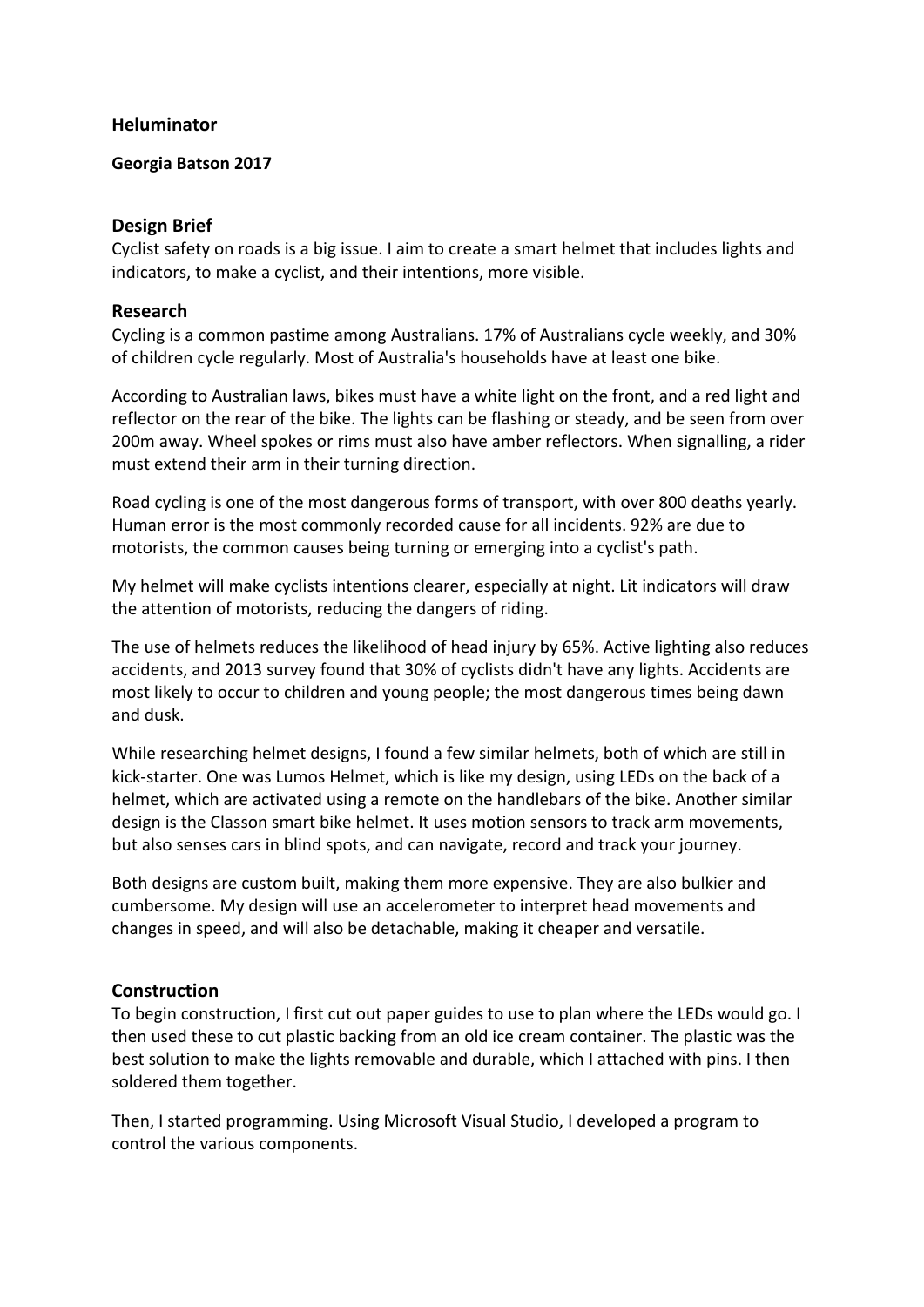I first programmed the lights to flash, toggling every 200 milliseconds. I programmed the indicators, using the 'switch' function to cycle between three settings; both on, one on and none on, changing every 400 milliseconds.

I then incorporated the data from the accelerometer, using a low-pass filter to eliminate noise and outlier values. I coded it to activate the indicator when a tilt of 30 degrees was detected to the corresponding side, turning off after 30 seconds. I also programmed it to cancel the indicator if a tilt in the opposite direction was detected.

The next thing I did was to program the red light on the back to become solid, similar to a car's brake lights, when it detected significant negative acceleration on the y-axis.

Then, I had to put it all together. I positioned the boards and lights, measured the correct length of wire, and soldered them together. I cut two amber LEDs to fit under the visor, to provide visual feedback to the rider.

I protected the components with blue tack and shrink wrap to make them neater and prevent damage.

Upon testing it, I found that it was a little heavier than normal, but the electronics didn't impact use. The tilt worked well on the road, and the brake component also worked as intended.

### **Evaluation**

#### **Modifications**

One modification I made was to add a plastic backing to the LED components. My initial plan was to just stick the LED strips on, but this wouldn't work, as they couldn't be easily removed.

I initially planned to use paper, but that had many issues. My solution to add a plastic backing was sturdy and blended in well.

A second modification was to place two LEDs under the visor, to provide visual feedback to the user, making the helmet safer and easier to use.

A final modification was to have the rear component flash to 10%, rather than turning off completely. This was due to a problem with the board, but I used it in my design effectively, as there was always a light on at the back, which was still active.

#### **Problems**

I encountered a few issues while constructing and coding my design.

My first issue was that I had trouble attaching the components to the helmet, as it was old and the foam wouldn't stick to the tape of blue tack I initially used. My solution was to use sewing pins, which were small and light enough to work with the design.

Another issue was a problem with the board which meant that the red LEDs wouldn't turn off properly, and only go to about 10%, as there was still current flowing through them. I incorporated this by using it to provide a constant yet active light source.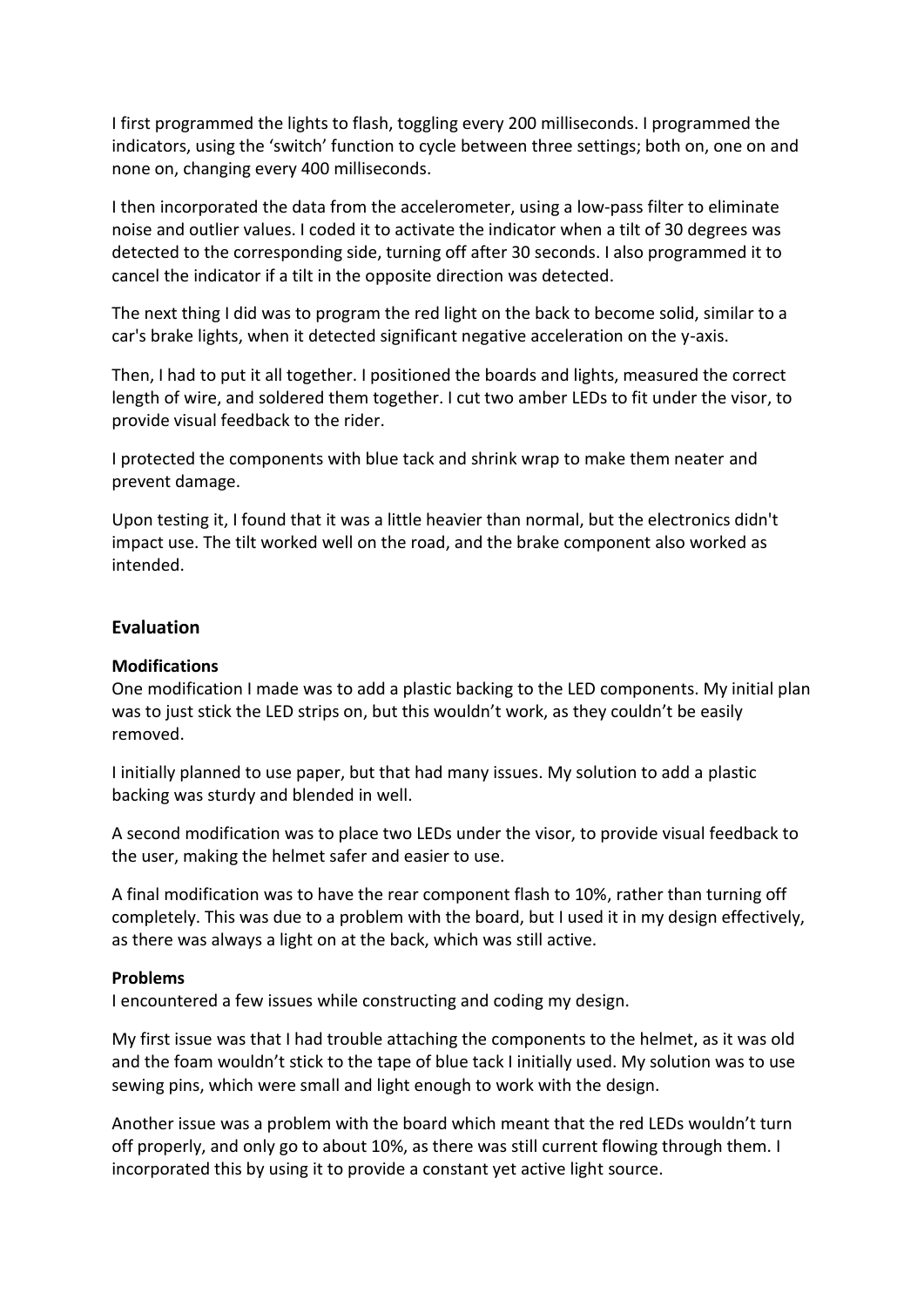A final issue was a bug in my program which caused the right indicator to flash as soon as the helmet turned on. I fixed it by telling the program to wait five seconds before reading values from the accelerometer, which solved the problem.

### **Mass Production**

To mass produce my design, I would make a few changes.

I would create a custom board, with built in accelerometer and LED controls, to fit snugly in the helmet. This would protect it from damage, and not impact the helmet design.

I would also create a housing for the boards, to make everything neater and more contained, as well as changing the design for the components, combining them into one flexible, waterproof component.

### **Changes I Would Make**

One change I could make would be to attach the components and boards to the helmets in a way that in simple and easy, and doesn't impact the structure of the helmet. I would also internalise the electronics, placing them in spaces in the helmet or under the LEDs, which would be less impactful on the aerodynamics and protective elements of the helmet.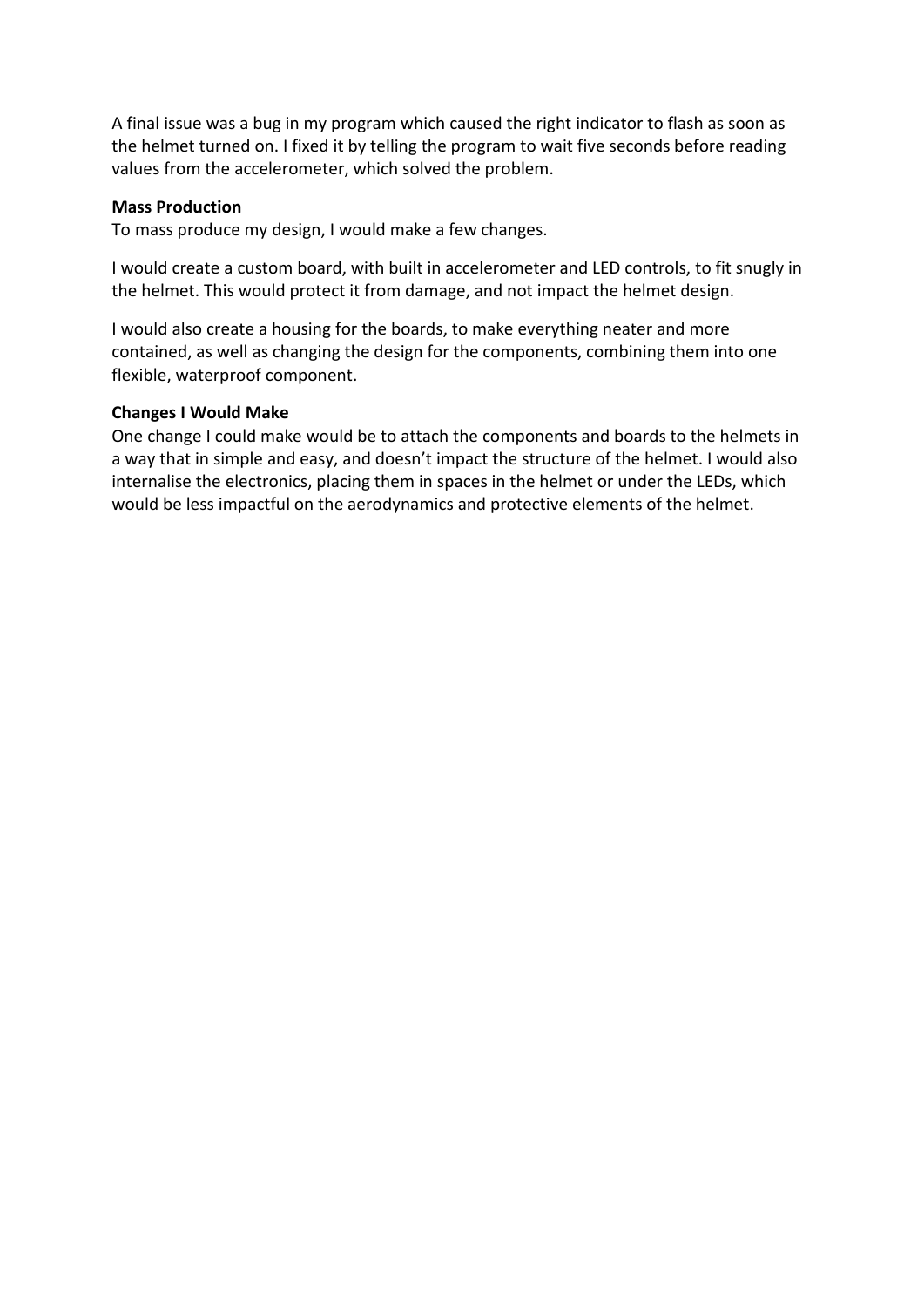# **Bibliography**

Classon. (2017). **CLASSON: Tech and Design for a Seamless Cycling Experience.** (Online). Available: [https://www.kickstarter.com/projects/brooklyness/classon-tech-and-design-for](https://www.kickstarter.com/projects/brooklyness/classon-tech-and-design-for-a-seamless-cycling-exp/description)[a-seamless-cycling-exp/description](https://www.kickstarter.com/projects/brooklyness/classon-tech-and-design-for-a-seamless-cycling-exp/description) . 14/05/17

Lumos. (2017). **Lumos Helmet.** (online). Available:<https://lumoshelmet.co/> . 14/05/17

Author unknown. (2017). **Bicycle Helmet Statistics.** (Online). Available: <http://www.bhsi.org/stats.html> 25/04/17

ROSPA. (2015). **Cycling Accidents Facts and Figures.** (Online). Available: The <http://www.rospa.com/road-safety/advice/pedal-cyclists/facts-figures/> 25/04/17

Gough, D. (2014). Cycling Safety: The Statistics. **The Age.** 19 August. Retrieved from: <http://www.theage.com.au/victoria/cycling-safety-the-statistics-20140818-105erb.html>

Bicycle NSW. (2017). **5 Ways A Bicycle Will Improve Your New Year's Resolutions.** (online). Available: [https://bicyclensw.org.au/category/e-advocacy/knowledgebase/research](https://bicyclensw.org.au/category/e-advocacy/knowledgebase/research-statistics/)[statistics/](https://bicyclensw.org.au/category/e-advocacy/knowledgebase/research-statistics/) 25/04/17

Wheatstone, R and Scott, P. (2015). Cyclist deaths: Why you are 17 times likelier to be killed on a bike than in a car. **Mirror.** 17 July. Retrieved from: [http://www.mirror.co.uk/news/uk](http://www.mirror.co.uk/news/uk-news/cyclist-deaths-you-17-times-6021412)[news/cyclist-deaths-you-17-times-6021412](http://www.mirror.co.uk/news/uk-news/cyclist-deaths-you-17-times-6021412)

Pedestrian and Bicycle Information Center. (2015). **Pedestrian and Bicyclist Crash Statistics.**  (Online). Available: [http://www.pedbikeinfo.org/data/factsheet\\_crash.cfm](http://www.pedbikeinfo.org/data/factsheet_crash.cfm) 25/04/17

Pucher J, Buehler R, Merom D, Bauman A. Walking and cycling in the United States, 2001– 2009: Evidence from the National Household Travel Surveys. Am J Public Health 2011;101(S1):S310-S317).

Beck LF, Dellinger AM, O'Neil ME. Motor vehicle crash injury rates by mode of travel, United States: using exposure-based methods to quantify differences. Am J Epi 2007;166:212-8.

Centers for Disease Control and Prevention. Web-based Injury Statistics Query and Reporting System (WISQARS). Atlanta, GA: Centers for Disease Control and Prevention, National Center for Injury Prevention and Control. Available at [http://www.cdc.gov/injury/wisqars.](http://www.cdc.gov/injury/wisqars) Accessed on 14/05/17.

National Highway Traffic Safety Administration. Traffic Safety Facts, 2013 data – bicyclists and other cyclists. Washington, DC: US Department of Transportation; 2015. (Publication no. DOT HS 812 151).

Attewell RG, Glase K, McFadden M. Bicycle helmet efficacy: a meta-analysis. Accid Anal Prev 2001;33:345-52.